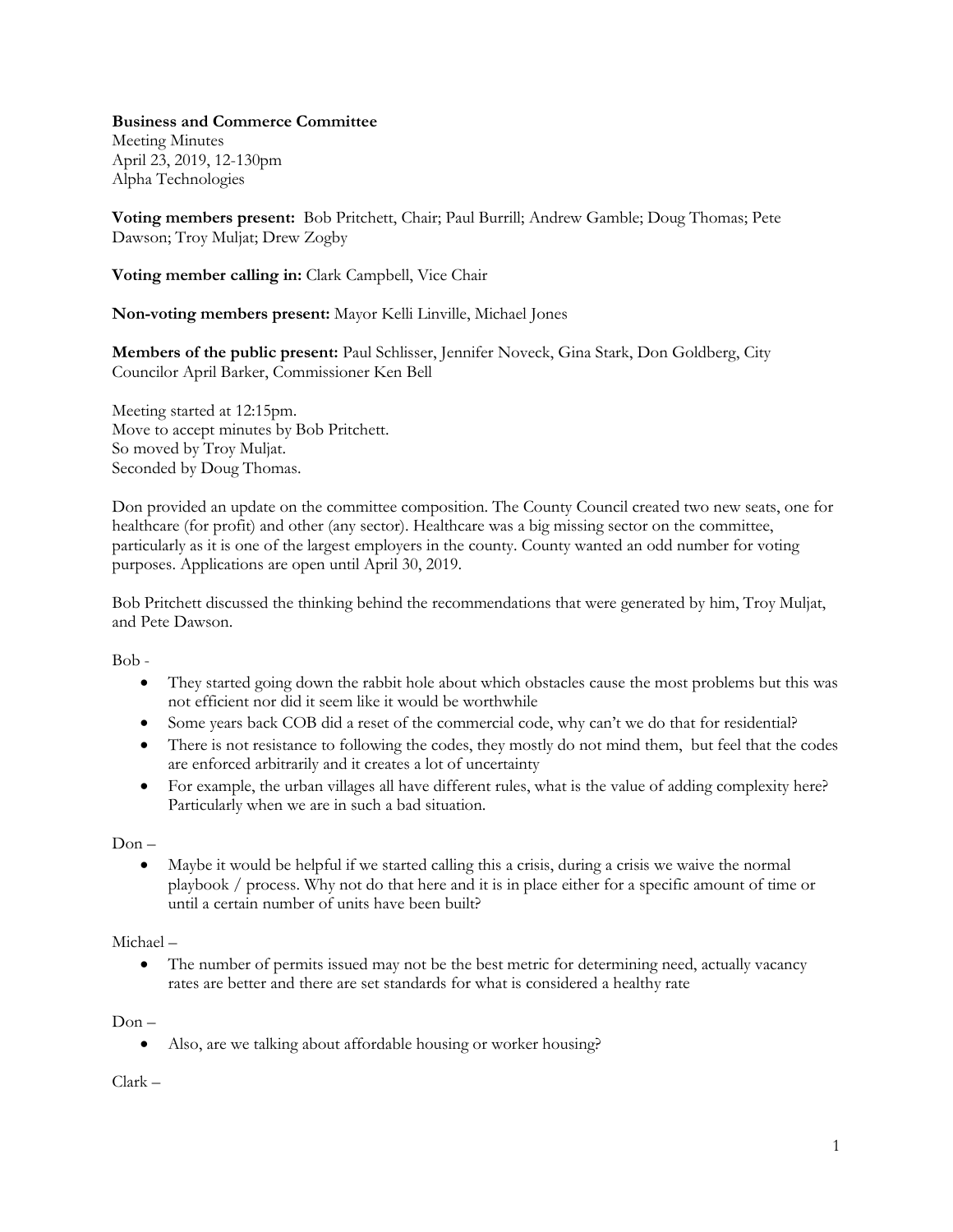- Have we defined the role of a living wage? Because at this point, with 20% down at 4.5% interest, a family needs a minimum of \$85K to even consider reaching the low end of housing
- This is the worker wage range, this is the number of units we need to house these workers

Pete – We do not want to make this too complicated. We do not have enough housing, we just need more housing.

## Clark agrees.

Don – Pete & others build in a lot of different markets so they are able to make comparisons and have a clear vision of which places are easier to build in and which are difficult

Pete –

- There is a disconnect between the regulations and what we want
- If we want more housing, policies and regulations should stimulate housing development! All the limitations and code compliance increases time and money

Michael – It's really a two part issue. Sometimes it is the process that holds people up. But sometimes it is the rules too.

Pete – Janicki is building 130 units behind Costco, but was limited to three stories, for what reason? So people can have a view of Costco? He could have built dozens more. Fairhaven has a 4 story being built next to a 9 story building, why shouldn't it also be 9 stories? These complications and restrictions are legitimately reducing the number of units available.

. Mayor Linville –

- The resident survey says that people want more housing and affordable housing
- Many of the rules have great goals, however the style-related codes are problematic
- Adaptive management is what we need in a crisis situation, anything that adds housing and does not disturb our quality of life
- When height restrictions have been removed in the past, neighborhoods have been upset
- Unfortunately if we try to do this again, neighborhoods may bring it to Council again and then we end up with height restrictions that do not make sense as the Council is often pressured by voters
- We want professional staff to have discretion so they can ignore difficult rules and make it easier to issue the permits
- Also very supportive of incentives, they are hiring additional staff in order to improve response times and to plan for increased numbers of applications
- What is our goal for planning? Keep our quality of life AND affordable housing

Don – If there was a major earthquake here and homes and businesses were destroyed would we wait 2 years to rebuild and force people to go through the same process? No we wouldn't. Can we treat this as a crisis?

Mayor Linville –

- Some of these changes can be done administratively, some are policies
- But we do have incentives that no one even uses and cannot make it a free for all as this will not fly with residents

Drew – What about a fast track, prepackaged process that can move along at an accelerated pace for certain types of buildings (condos, apartments, multifamily, single family)?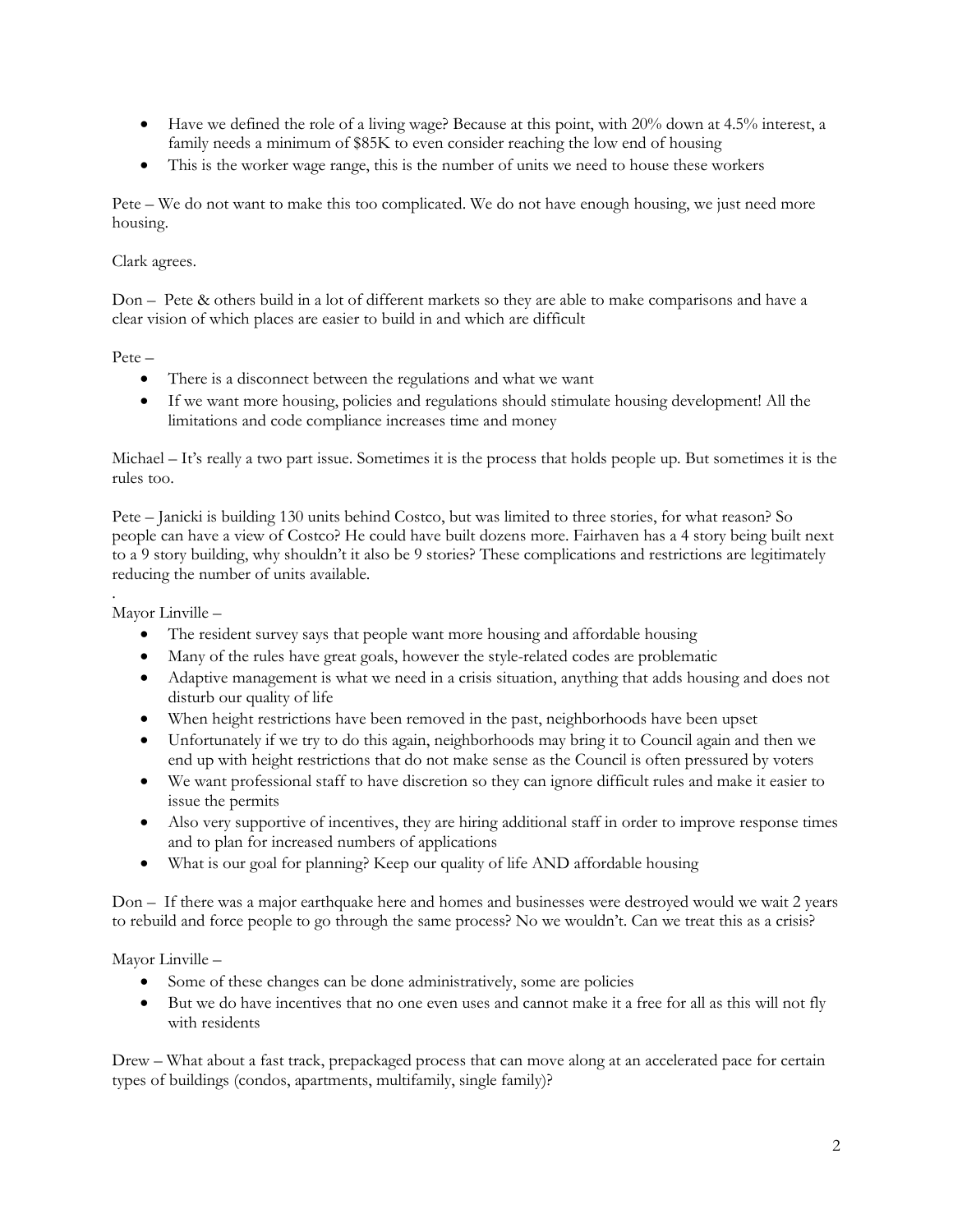Mayor Linville – There used to be a program at the state level however it was very contentious

Pete – Why can't we throw out the rule book and have big change?

Mayor Linville –

- Totally understand the want for big change
- Have you needed to have land rezoned for projects before?

Pete – If something needs to be rezoned, most people would abandon the project

Commissioner Bell – We haven't talked about housing to cover people moving here? Do we have enough?

Mayor Linville –

- We are absorbing approximately 1500 people into Bellingham per year
- $\bullet$  If you look at the traditional way growth has occurred horizontally that is problematic for us because we are starting to hit limits [on buildable lands], so we are trying to be flexible about city limits and have planned out annexations

Troy – But the city has limited builders from going up.

Mayor Linville – We still will do both.

Cara – Is the idea [to reset the residential playbook] to take this to all of the cities in the county?

Troy – The dilemma is that we do not want to do infill, most residential is in UGAs and we cannot go outside

Michael – We need to look at this holistically. The county is in charge of the UGA /Buildable Lands, per state law

Don – There are 2-3x the number of planned homes outside of Bellingham currently

Doug – Some have tried to build up, how can we get this to happen? We say we want both but it is not happening at all and we are caught in a state of dysfunction.

Mayor Linville – The current City Council is very supportive of housing

Bob – That is part of the reason why it would be good to do this now. And we have to allow density, remove the height restrictions

Mayor Linville – When housing forums have been held those in support of removing height restrictions tend to not show up. That means that no growth advocates who attend are controlling the conversation and it makes it difficult for the Council to take action give this feedback.

Bob – Doing one offs [leniency for specific housing projects] allows neighborhoods to complain. Do we want more housing or not?

Don – Toronto has absorbed 50K people every year for the past 10 years. Builders need incentives and infrastructure.

Mayor Linville – Infill is for that – to fill in residential areas and put tall buildings where they need to be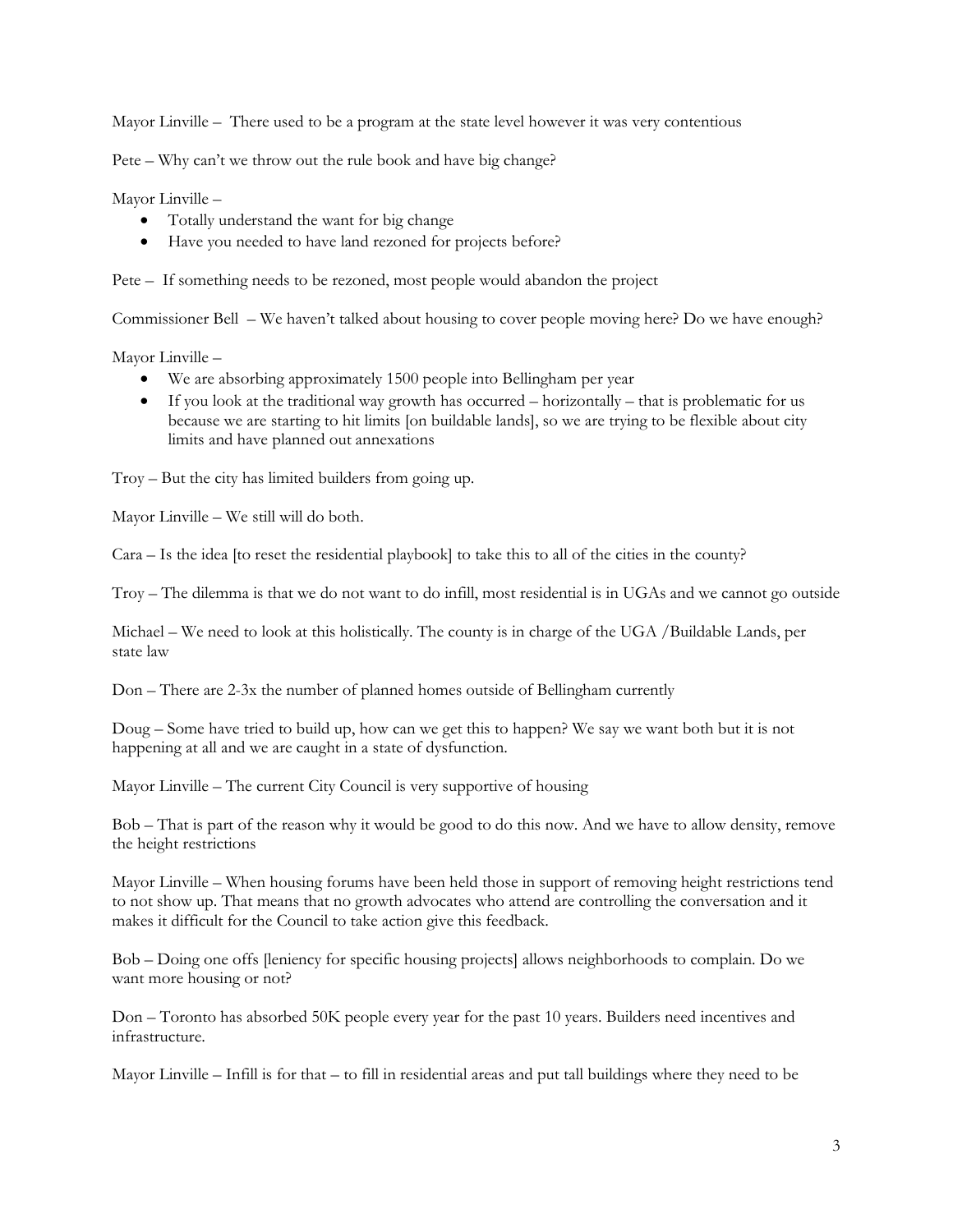Bob – We should remember that land use can change. Manhattan used to be farms. At some point we cannot protect neighborhoods or other issues, we need more density.

Mayor Kelli – Building a high rise in the neighborhoods is a huge bogeyman for many (crime, parking, development, traffic, etc.)

Doug – One of the first issues right off the bat that the committee took on was housing and housing for working people and middle managers. We do not want to be stuck on this topic, but this is the reality we are dealing with. Businesses could expand if they could get workers [if the workers could get housing].

Mayor Linville – If we prioritize some things can be done quickly, but it depends on what we are trying to achieve

Don – Lynden Door has two new buildings and needs 150 workers, but there is no housing. So the same problem exists everywhere [in Whatcom County]. Should the county be the focus of recommendations?

Mayor Linville – Every city needs to do something, just the county is not enough, and we all need to do our part. Providing the small cities with presentations is a good idea.

Don – What about fast tracking? If a company like Alpha wanted to come to Whatcom right now, they would not be able to. In other cities they get VIP treatment.

Mayor Linville – For Costco, we did not do a Costco deal. The rules were made for the entire area and everyone is treated the same. As for the Alpha issue, we can come up with some ideas for how to deal with this

Commissioner Bell – Single family homes are what the vast majority of people want. Why aren't we talking about single family homes?

Mayor Linville – That is what we currently have most of.

City Councilor April Barker – Reverse process to match the rules with needs, is something that a city committee is working on. What housing are we missing? What would zoning and permitting look like for that type of housing? They passed 6-1 the infill toolkit for every single family area

Bob – We have 9 minutes remaining and need to turn to actions

Doug – Port of Skagit and Burlington are both doing better than us, we need to get in front of Council because the longer we wait the worse the situation is going to get. We are being lapped by other places.

Pete – Recommend a  $3<sup>rd</sup>$  party rewrites the rule book, today's discussion and many have been about specific rules, let's get a fresh start.

Don – Should we put that to a vote?

Doug motioned to vote, Bob seconded.

All voted in favor of making this recommendation to County Council.

Troy – it make take a while to change all the issues

Gamble – Have a planner go with builders